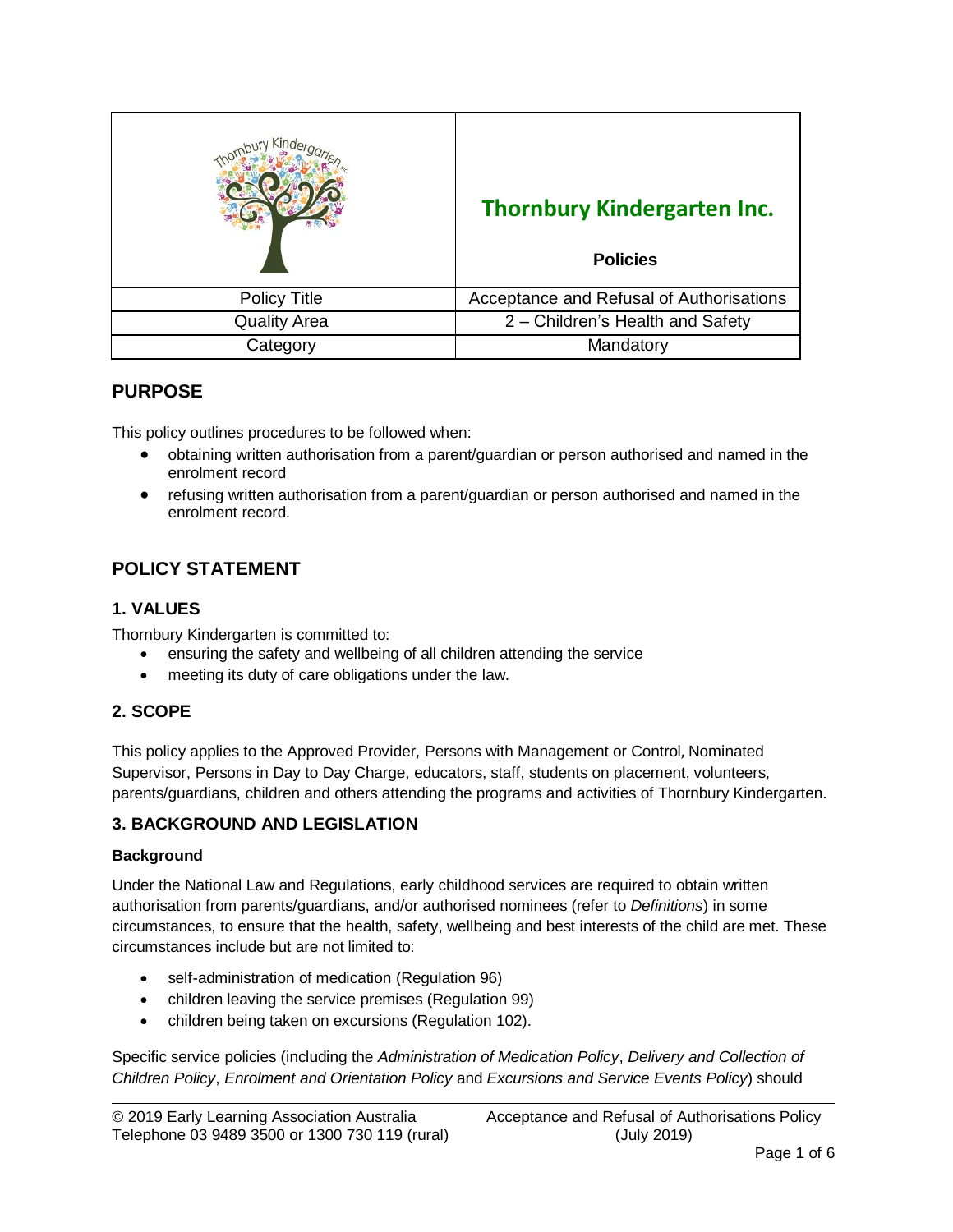include details of the conditions under which written authorisations will be accepted. However, there may be instances when a service refuses to accept a written authorisation. The *Education and Care Services National Regulations 2011* (Regulation 168(2)(m)) specify that services are required to develop a policy in relation to the acceptance and refusal of authorisations to help educators/staff and parents/guardians understand exactly what they need to do.

This policy outlines procedures to be followed when refusing a written authorisation from a parent/guardian or person authorised and named in the enrolment record. As an example, the National Law does not specify the minimum age of a person who is authorised to collect a child from the service premises. After consulting with parents/guardians and families, the Approved Provider may adopt a policy position accepting authorisations for persons over the age of 16 to collect a child from the service. This decision will then be outlined in the service's *Delivery and Collection of Children Policy*. In the event that the service receives written authorisation for a person under the age specified in its *Delivery and Collection of Children Policy*, to collect a child from the service, the procedures outlined below for refusing this written authorisation would be enacted.

### **Legislation and standards**

Relevant legislation and standards include but are not limited to:

- *Children, Youth and Families Act 2005* (Vic) *Child Wellbeing and Safety Act 2005* (Vic)
- *Child Wellbeing and Safety Act 2005* (Vic) (Part 2: Principles for Children)
- *Education and Care Services National Law Act 2010*: Section 167
- *Education and Care Services National Regulations 2011*: Regulations 96, 99, 102, 160, 161, 168(2)(m),170
- *Family Law Act 1975* (Cth)
- *National Quality Standard*, Quality Area 2: Children's Health and Safety
	- o Standard 2.2: Safety

The most current amendments to listed legislation can be found at:

- Victorian Legislation Victorian Law Today:<http://www.legislation.vic.gov.au/>
- Commonwealth Legislation ComLaw: <http://www.comlaw.gov.au/>

## **4. DEFINITIONS**

The terms defined in this section relate specifically to this policy. For commonly used terms e.g. Approved Provider, Nominated Supervisor, Regulatory Authority etc. refer to the General Definitions section of the PolicyWorks manual provided in each foyer.

**Attendance record:** Kept by the service to record details of each child attending the service including name, time of arrival and departure, signature of person delivering and collecting the child or of the Nominated Supervisor or educator (Regulation 158(1)).

**Authorised nominee:** (In relation to this policy) a person who has been given written authority by the parents/guardians of a child to collect that child from the education and care service. These details will be on the child's enrolment form.

The National Law and National Regulations do not specify a minimum age limit for an authorised nominee. Each service will need to determine if a person under the age of 18 is able to be an authorised nominee and, if so, what constitutes the minimum acceptable age at that service.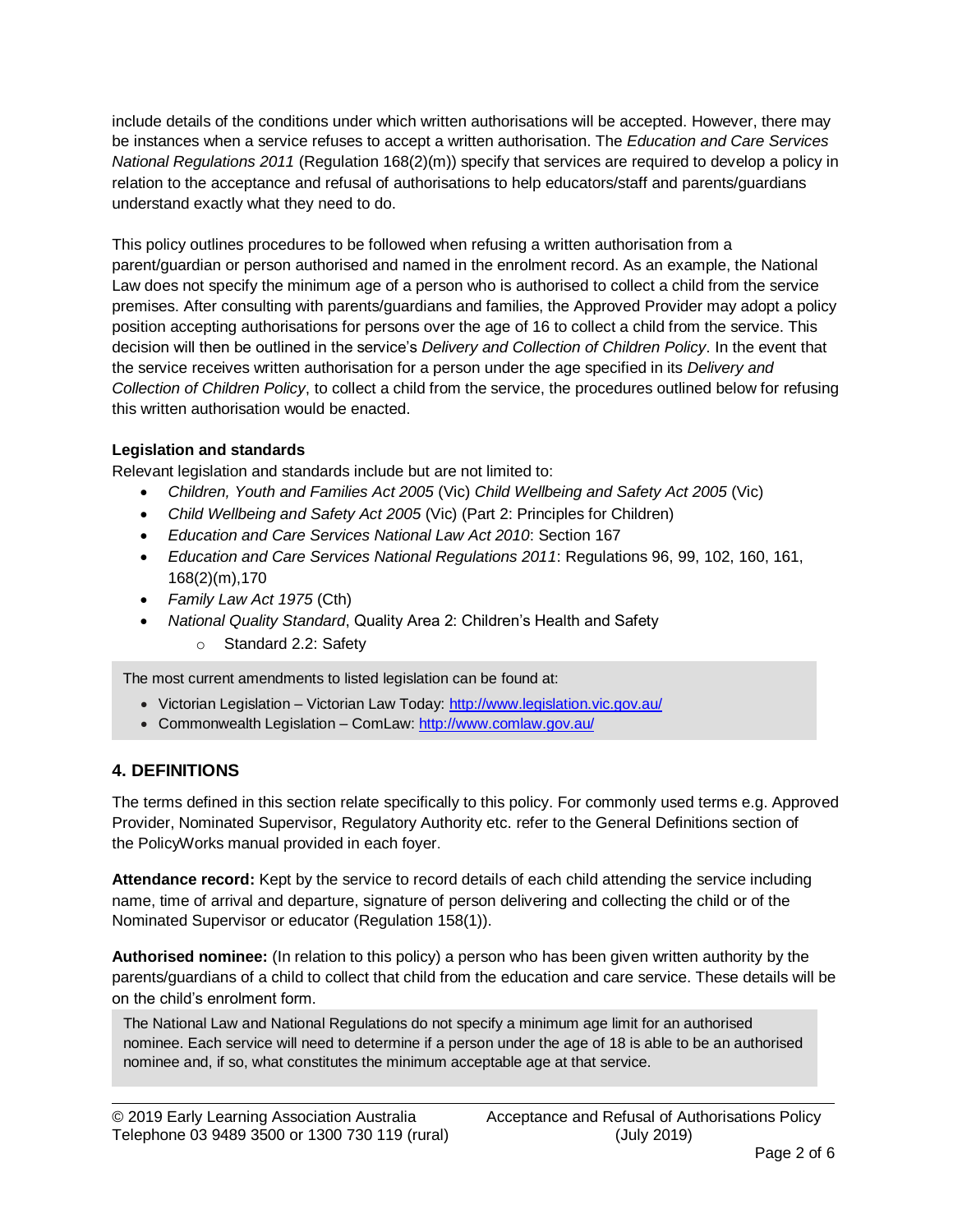**Duty of care:** A common law concept that refers to the responsibilities of organisations to provide people with an adequate level of protection against harm and all reasonable foreseeable risk of injury.

**Inappropriate person:** A person who may pose a risk to the health, safety or wellbeing of any child attending the education and care service, or whose behaviour or state of mind make it inappropriate for him/her to be on the premises e.g. a person under the influence of drugs or alcohol (Act 171(3)).

**Medication record:** Contains details for each child to whom medication is to be administered by the service. This includes the child's name, signed authorisation to administer medication and a record of the medication administered, including time, date, dosage, manner of administration, name and signature of person administering the medication and of the person checking the medication, if required (Regulation 92). A sample medication record is available on the ACECQA website.

# **5. SOURCES AND RELATED POLICIES**

## **Sources**

Australian Children's Education and Care Quality Authority (ACECQA): [www.acecqa.gov.au](http://www.acecqa.gov.au/)

## **Service policies**

- *Administration of Medication Policy*
- *Child Safe Environment Policy*
- *Dealing with Medical Conditions Policy*
- *Delivery and Collection of Children Policy*
- *Enrolment and Orientation Policy*
- *Excursions and Service Events Policy*
- *Incident, Injury, Trauma and Illness Policy*

## **PROCEDURES**

### **The Approved Provider is responsible for:**

- ensuring that parents/guardians are provided with a copy of all service policies
- ensuring that the Nominated Supervisor and all staff follow the policies and procedures of the service
- ensuring that all parents/guardians have completed the authorised nominee section of their child's enrolment form (refer to *Enrolment and Orientation Policy*), and that the form is signed and dated before the child is enrolled at the service
- ensuring that permission forms for excursions are provided to the parent/guardian or authorised nominee prior to the excursion (refer to *Excursions and Service Events Policy*)
- ensuring that an attendance record (refer to *Definitions*) is maintained to account for all children attending the service
- keeping a written record of all visitors to the service, including time of arrival and departure
- ensuring that where children require medication to be administered by educators/staff, this is authorised in writing, signed and dated by a parent/guardian or authorised nominee, and included with the child's medication record (refer to *Definitions*) (refer to *Administration of Medication Policy* and *Dealing with Medical Conditions Policy*)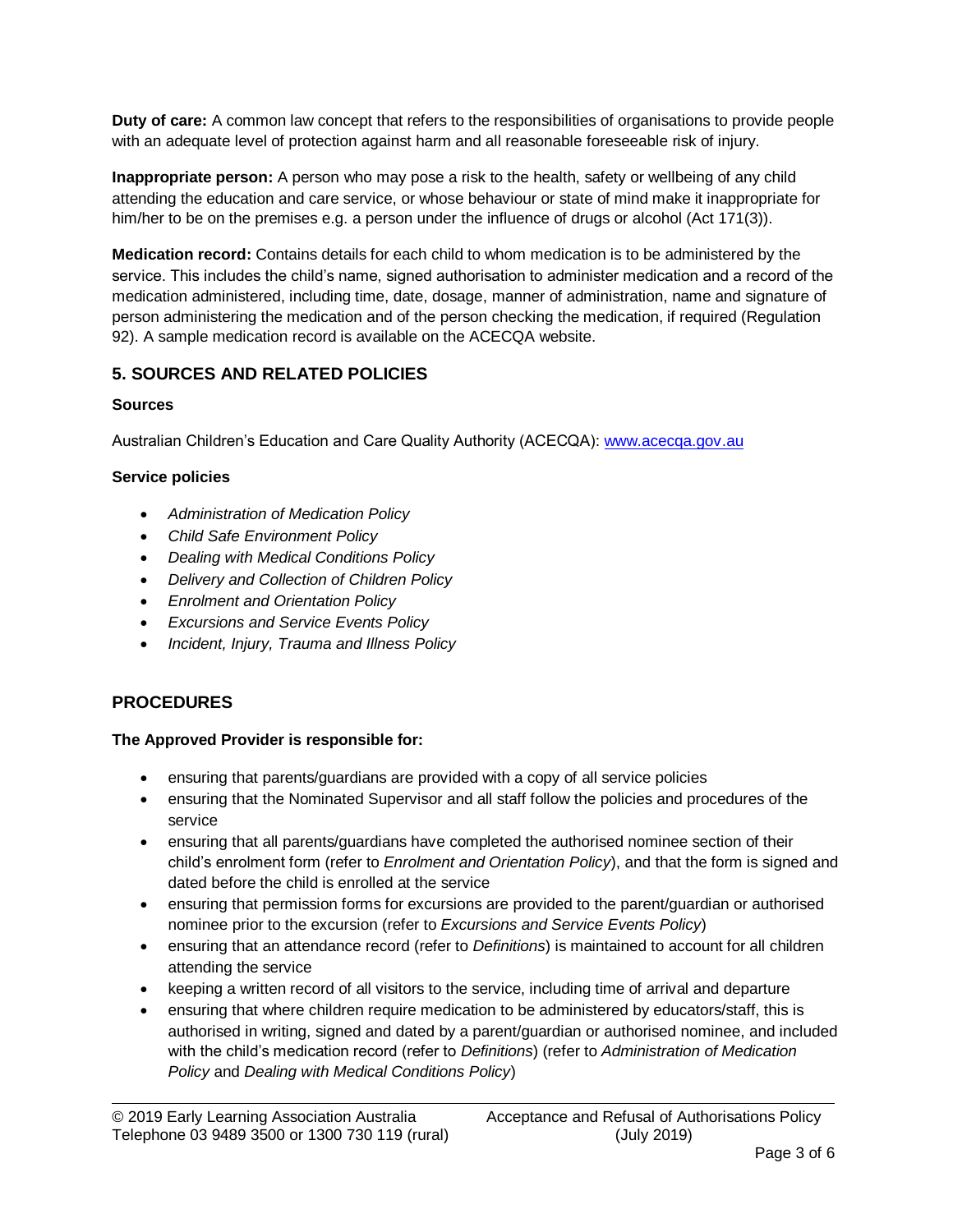- ensuring educators/staff do not administer medication without the authorisation of a parent/guardian or authorised nominee, except in the case of an emergency, including an asthma or anaphylaxis emergency (refer to *Administration of Medication Policy*, *Dealing with Medical Conditions Policy*, *Incident, Injury, Trauma and Illness Policy*, *Emergency and Evacuation Policy, Asthma Policy* and *Anaphylaxis Policy*)
- ensuring educators/staff allow a child to participate in an excursion only with the written authorisation of a parent/guardian or authorised nominee including details required under Regulation 102(4)&(5) (refer to *Excursions and Service Events Policy*)
- ensuring educators/staff allow a child to depart from the service only with a person who is the parent/guardian or authorised nominee, or with the written authorisation of one of these, except in the case of a medical or other emergency (refer to *Delivery and Collection of Children Policy* and *Child Safe Environment Policy*)
- ensuring that there are procedures in place if an inappropriate person (refer to *Definitions*) attempts to collect a child from the service (refer to *Delivery and Collection of Children Policy* and *Child Safe Environment Policy*)
- developing and enacting procedures for dealing with a written authorisation that does not meet the requirements outlined in service policies (refer to Attachment 1).

# **The Nominated Supervisor or Person in Day to Day Charge is responsible for:**

- following the policy and procedures of the service
- ensuring that medication is not administered to a child without the authorisation of a parent/guardian or authorised nominee, except in the case of an emergency, including an asthma or anaphylaxis emergency (refer to *Administration of Medication Policy, Dealing with Medical Conditions Policy*, *Incident, Injury, Trauma and Illness Policy*, *Emergency and Evacuation Policy*, *Asthma Policy* and *Anaphylaxis Policy*)
- ensuring a child only departs from the service with a person who is the parent/guardian or authorised nominee, or with the written authorisation of one of these, except in the case of a medical or other emergency (refer to *Delivery and Collection of Children Policy* and *Child Safe Environment Policy*)
- ensuring a child is not taken outside the service premises on an excursion except with the written authorisation of a parent/guardian or authorised nominee including details required under Regulation 102(4)&(5) (refer to *Excursions and Service Events Policy*)
- informing the Approved Provider when a written authorisation does not meet the requirements outlined in service policies.

## **Educators and other staff are responsible for:**

- following the policies and procedures of the service
- checking that parents/guardians sign and date permission forms for excursions
- checking that parents/guardians or authorised nominees sign the attendance record (refer to *Definitions*) as their child arrives at and departs from the service
- administering medication only with the written authorisation of a parent/guardian or authorised nominee, except in the case of an emergency, including an asthma or anaphylaxis emergency (refer to *Administration of Medication Policy*, *Dealing with Medical Conditions Policy*, *Incident, Injury, Trauma and Illness Policy* and *Emergency and Evacuation Policy*)
- allowing a child to participate in an excursion only with the written authorisation of a parent/guardian or authorised nominee including details required under Regulation 102(4)&(5) (refer to *Excursions and Service Events Policy*)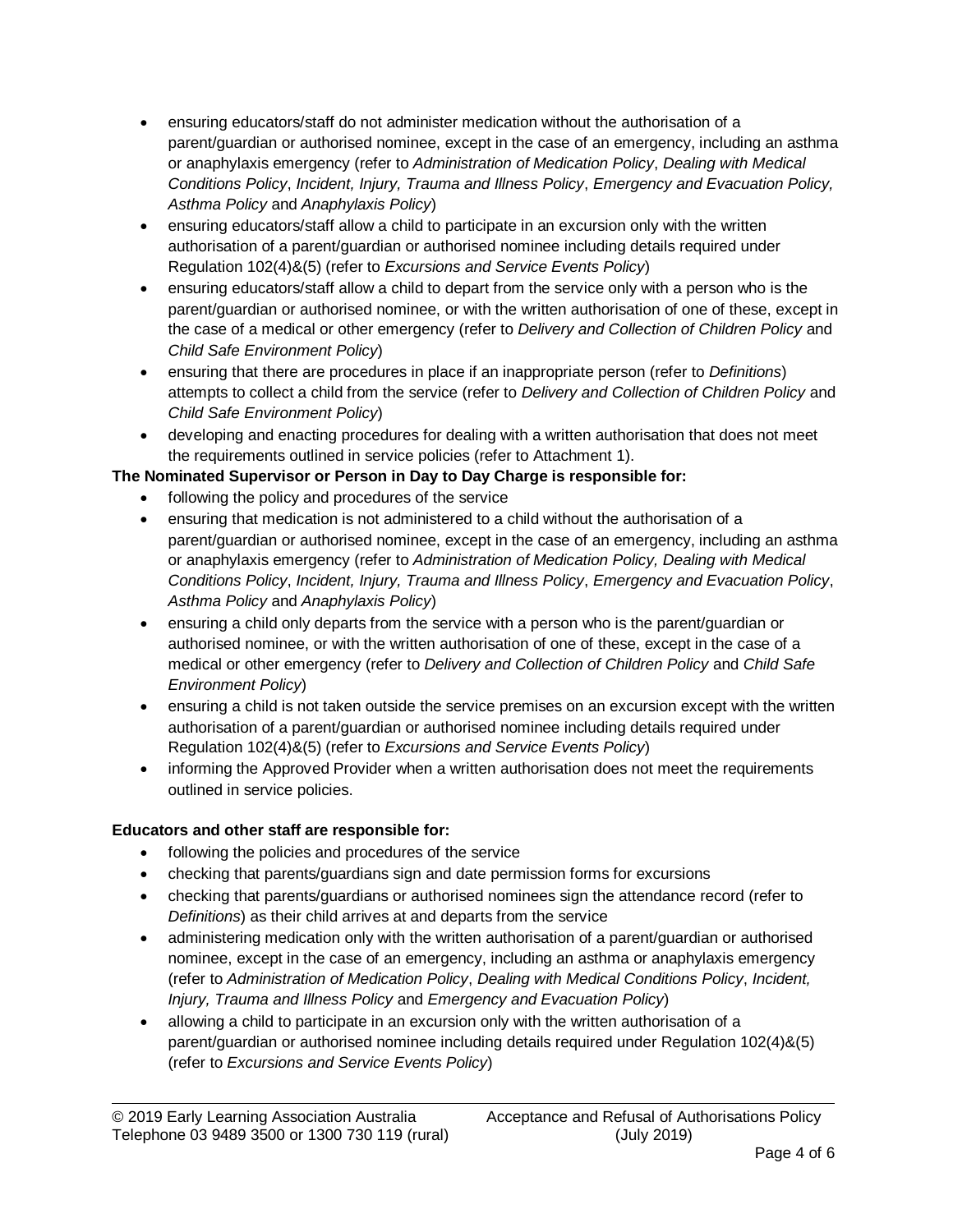- allowing a child to depart from the service only with a person who is the parent/guardian or authorised nominee, or with the written authorisation of one of these, except in the case of a medical or other emergency (refer to *Delivery and Collection of Children Policy* and *Child Safe Environment Policy*)
- following procedures if an inappropriate person (refer to *Definitions*) attempts to collect a child from the service (refer to *Delivery and Collection of Children Policy* and *Child Safe Environment Policy*)
- informing the Approved Provider when a written authorisation does not meet the requirements outlined in service policies.

#### **Parents/guardians are responsible for:**

- reading and complying with the policies and procedures of the service
- completing and signing the authorised nominee section (refer to *Definitions*) of their child's enrolment form (refer to *Enrolment and Orientation Policy*) before their child commences at the service
- signing and dating permission forms for excursions
- signing the attendance record (refer to *Definitions*) as their child arrives at and departs from the service
- providing written authorisation where children require medication to be administered by educators/staff, and signing and dating it for inclusion in the child's medication record (refer to *Definitions*).

**Volunteers and students, while at the service, are responsible for following this policy and its procedures.**

## **EVALUATION**

In order to assess whether the values and purposes of the policy have been achieved, the Approved Provider will:

- regularly seek feedback from everyone affected by the policy regarding its effectiveness
- monitor the implementation, compliance, complaints and incidents in relation to this policy
- keep the policy up to date with current legislation, research, policy and best practice
- revise the policy and procedures as part of the service's policy review cycle, or as required
- notify parents/guardians at least 14 days before making any changes to this policy or its procedures.

#### **Attachments**

Attachment 1: Procedures for refusing a written authorisation

#### **Authorisation**

This policy was adopted by the Approved Provider of Thornbury Kindergarten on 20 August 2019.

#### **Next Review date: August 2022**